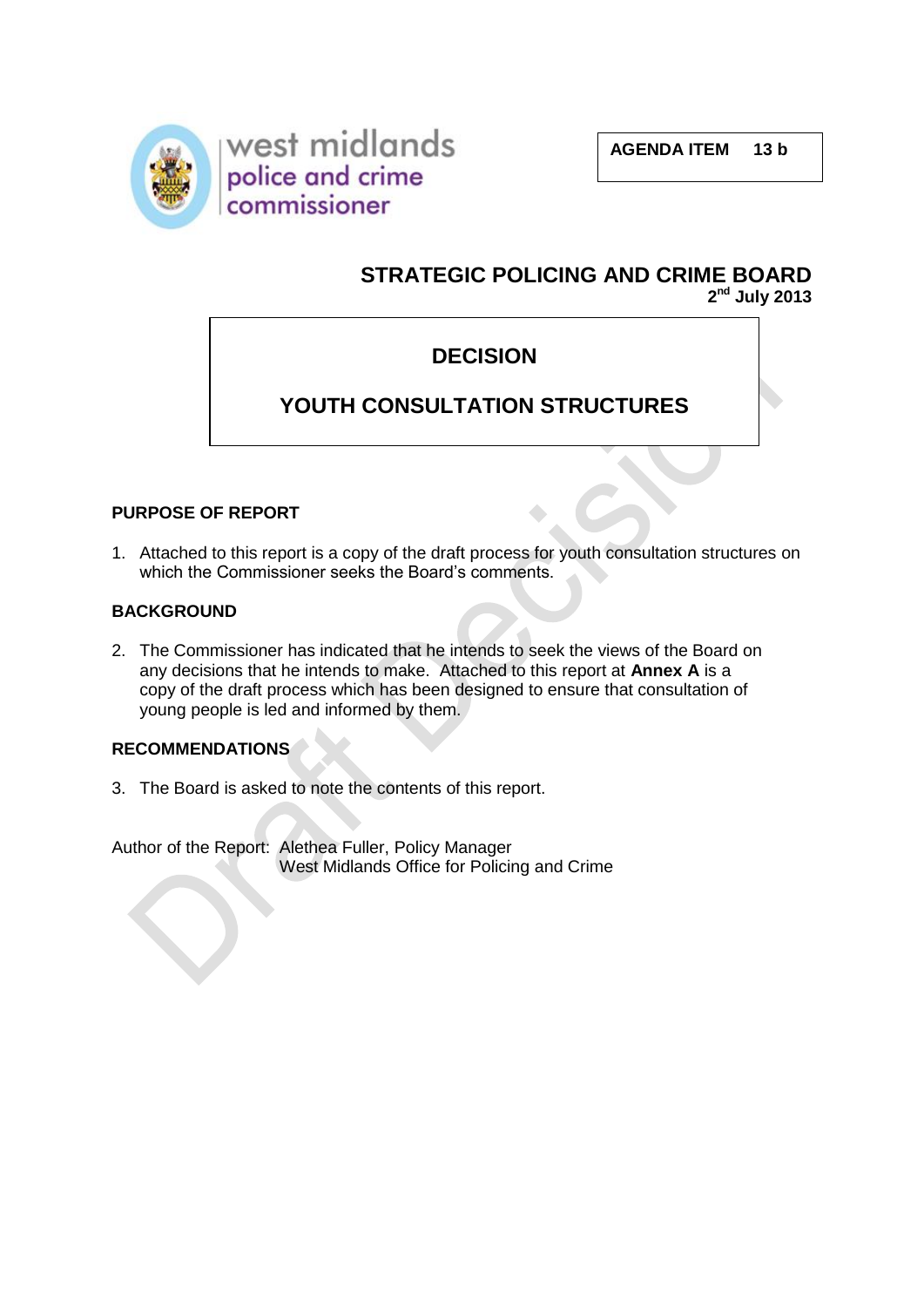# **WEST MIDLANDS POLICE AND CRIME COMMISSIONER**

**NON-CONFIDENTIAL**

# **Draft NOTICE OF DECISION**

**Xx 2013**

Contact Officer: Jacky Courtney

Telephone Number: 0121 626 6060

Email: [a.fuller@west-midlands.pnn.police.uk](mailto:a.fuller@west-midlands.pnn.police.uk)

## Title: **West Midlands Police and Crime Commissioner - Youth Consultation Structures**

 $\triangle$ 

#### **EXECUTIVE SUMMARY**

The Police and Crime Commissioner has responsibility for gaining the views of the public, with specific mention of victims of crime, in the policing area about matters concerning policing and crime. These requirements are set out in the Police Act 1996 as amended by the Police Reform and Social Responsibility Act 2011. Other statutory consultation duties of relevance are those which require public consultation on the Commissioner's police and crime plan.

#### **DECISION**

I approve the establishment of the Youth Consultation structure set out in the Annex to this decision which establishes the approach that I will take to consult with young people across the West Midlands.

#### **West Midlands Police and Crime Commissioner**

I confirm that I do not have any disclosable pecuniary interests in this decision and take the decision in compliance with the Code of Conduct for the West Midlands Office for Policing and Crime. Any interests are indicated below.

Signature………………………………………………….

Date……………………………………..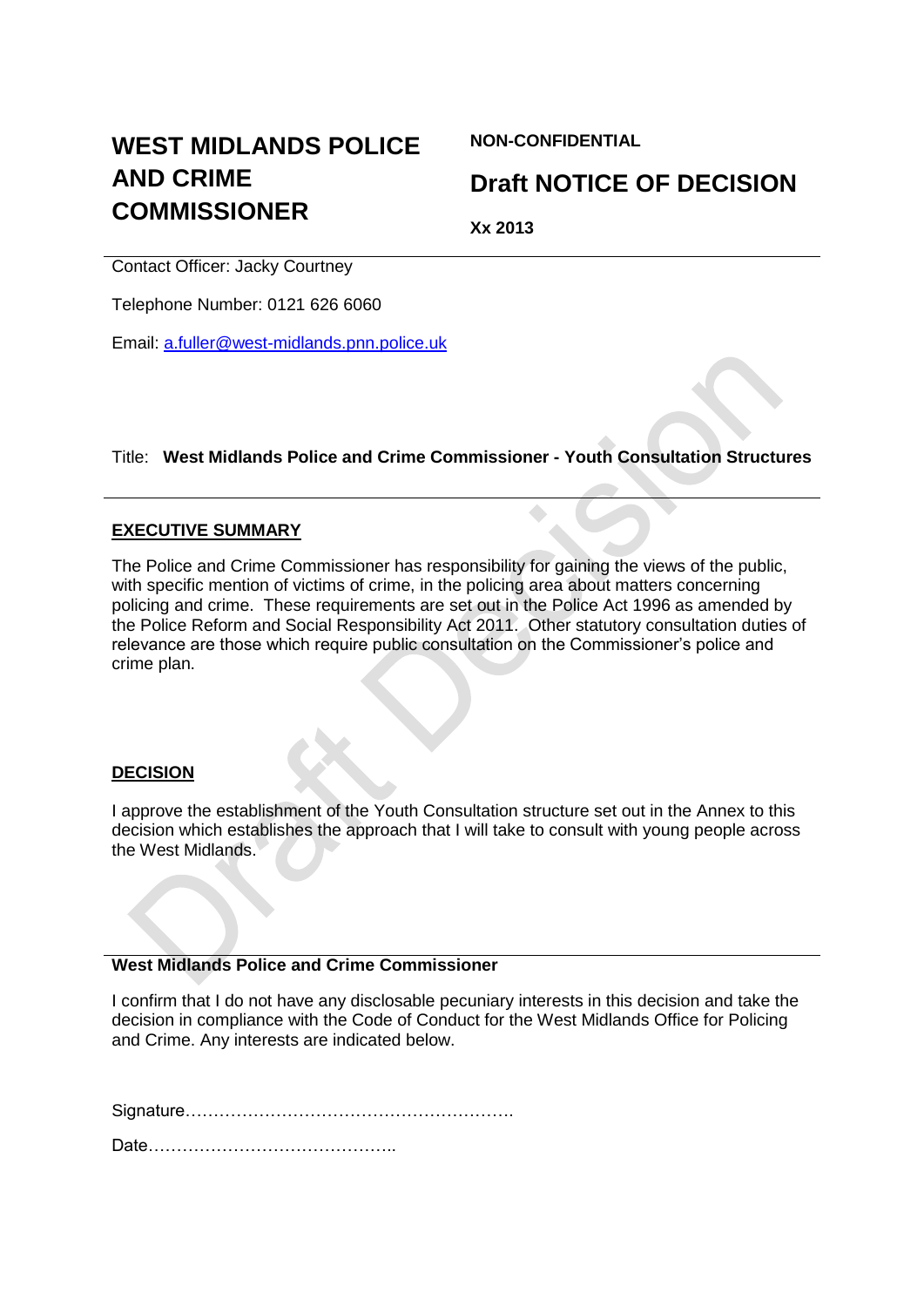## **NON – CONFIDENTIAL FACTS AND ADVICE TO THE POLICE AND CRIME COMMISSIONER**

#### **INTRODUCTION AND BACKGROUND**

The Police and Crime Commissioner has responsibility to gain the views of the public, with specific mention of victims of crime, in the policing area about matters concerning policing and crime. These requirements are set out in the Police Act 1996 as amended by the Police Reform and Social Responsibility Act 2011. Other statutory consultation duties of relevance are those which require public consultation on the Commissioner's police and crime plan.

This process takes account of the discussions and recommendations made by the Strategic Policing and Crime Board.

#### **FINANCIAL IMPLICATIONS**

The cost of all consultation activities is included in the West Midlands Office for Policing and Crime budget for 2013-14.  $\triangle$ 

#### **LEGAL IMPLICATIONS**

The Police and Crime Commissioner has responsibility to gain the views of the public, with specific mention of victims of crime, in the policing area about matters concerning policing and crime. These requirements are set out in the Police Act 1996 as amended by the Police Reform and Social Responsibility Act 2011. Other statutory consultation duties of relevance are those which require public consultation on the Commissioner's police and crime plan.

#### **EQUALITY IMPLICATIONS**

The Commissioner will ensure that the operation of this process ensures that consideration is given to all equality implications.

#### **Schedule of Background Papers**

There are no background papers for this decision making report.

#### **Public Access to Information**

Information contained in this decision is subject to the Freedom of Information Act 2000 and other legislation. This decision will be made available on the Commissioner's website.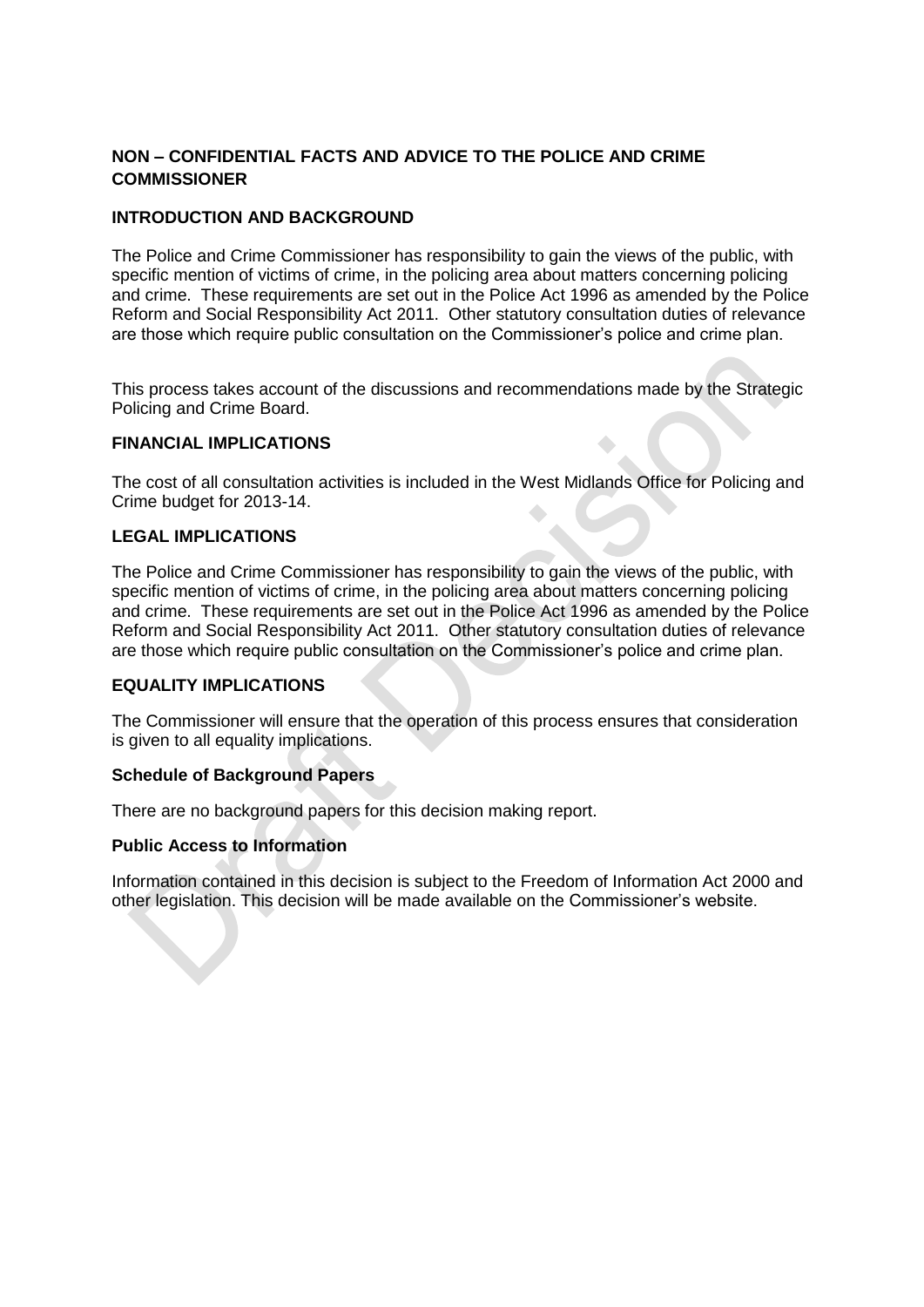#### **West Midlands Police and Crime Commissioner**

#### **Youth Consultation**

#### **Introduction**

1. This paper sets out the approach to be taken by the Commissioner for youth consultation across the West Midlands. It is designed to ensure that consultation and engagement is led and informed by young people and is an important strand of the Commissioner's consultation and engagement strategy. The main purpose of the Commissioner's first Youth Summit held on the 26 January 2013, was to give young people the opportunity to influence the development of on-going consultation and engagement mechanisms.

#### **Background**

- 2. 180 young people attended the Commissioner's Youth Summit. It included representatives from the seven Youth Offending Teams and Youth Parliaments across the West Midlands. In addition, there was representation from a number of other groups including the Princes Trust and other smaller youth groups.
- 3. Young people were asked to consider the relative merits of a number of options for the development of on-going consultation structures, which included Youth Commissioners, a Youth Forum, a Youth Commission, an independent advisory group or the use of social media. Feedback included support for the use of existing structures to avoid duplication. There was no overall consensus on the suggested future structures. However there were a number of options that were considered by as a possible way forward. These options have been explored in developing the preferred consultation structure to be used in future.
- 4. West Midlands Police has already established a Youth Independent Advisory Group and the Office for Policing and Crime is working with the Force to develop this body into a Youth Commission. The Youth Advisory Group consists of 20 members. The Commissioner will make use of the existing membership of this Group with the addition of two Youth Commissioners from each local authority area. A further 4-6 members, will be added to ensure representation from special interest areas.

#### **Youth Commission's Terms of Reference**

- 5. The Youth Commission will:
	- $\bullet$ lead on the Commissioner's consultation with young people on the Police and Crime Plan, monitoring of priorities and police responses to young people.
	- be the voice of young people and Commission members will have the opportunity to speak directly with the Police and Crime Commissioner, police officers and decision makers. One of the key roles is to make sure they represent the views of the young people in their area.
	- engage and consult with other young people in their local communities and listen to their views